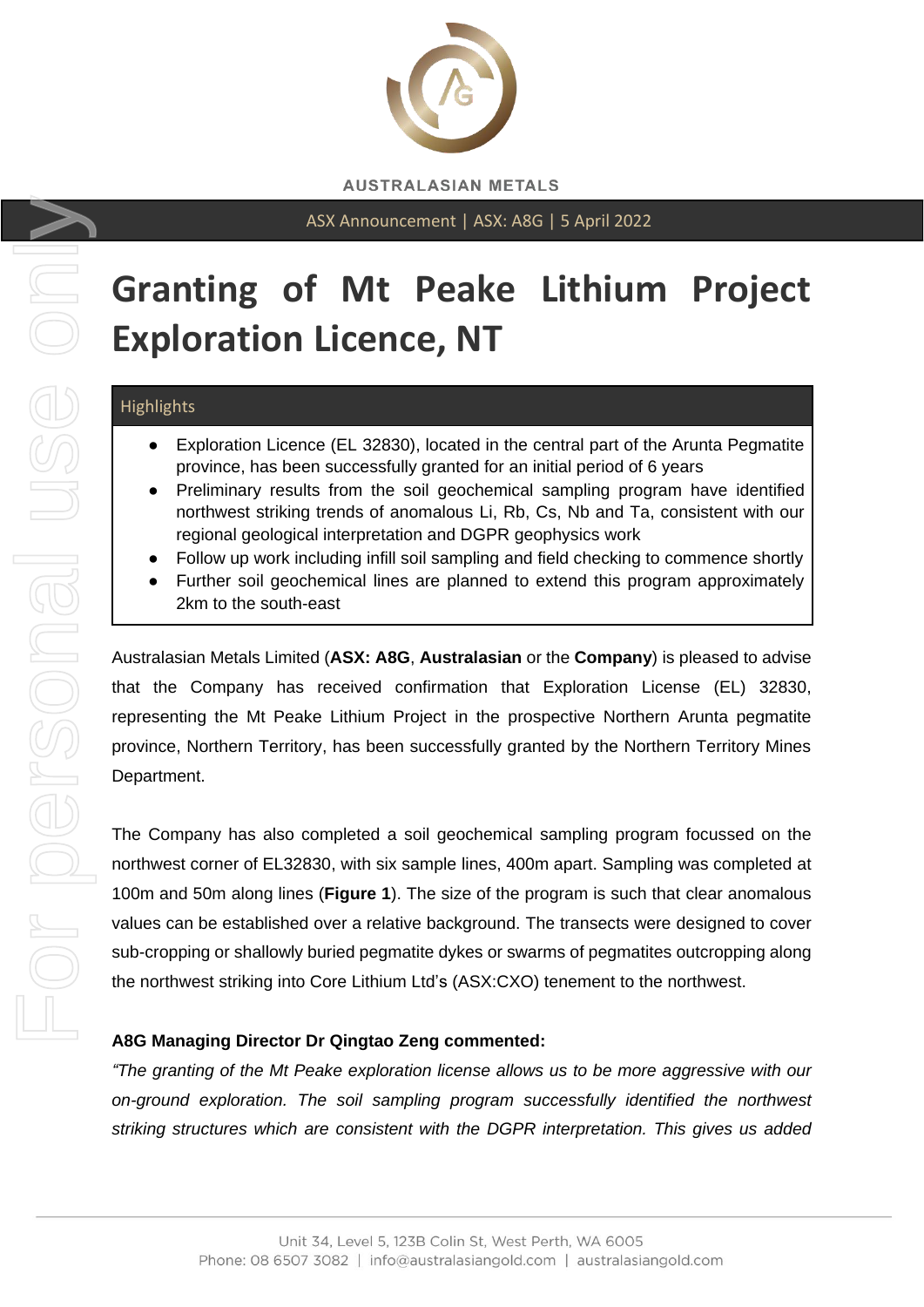

ASX Announcement | ASX: A8G | 5 April 2022

*confidence in our exploration strategy in identifying potentially mineralised pegmatites, and helps to firm up our future drilling targets".*



*Figure 1: Location of the DGPR survey lines and the soil sample program coverage in the northwest corner of the Mt Peake Lithium project. The base map was the de facto geological map produced by the Company.*

# **About the Soil Geochemistry Survey**

The soil samples were submitted to ALS in Perth for analysis by the ionic leach method. This method is a "partial digest" technique that uses very dilute chemical solutions to only extract weakly bound ions from the sample for analysis. Many case studies have shown that partial digests tend to give better discrimination of soil geochemical anomalies over background values. However, the weak nature of the chemical solutions used means that the absolute values of metals returned in the analysis are much lower than those returned from more aggressive digestion techniques such as aqua regia and four acid digests. It is the background-to-anomaly ratio that is the critical factor to consider.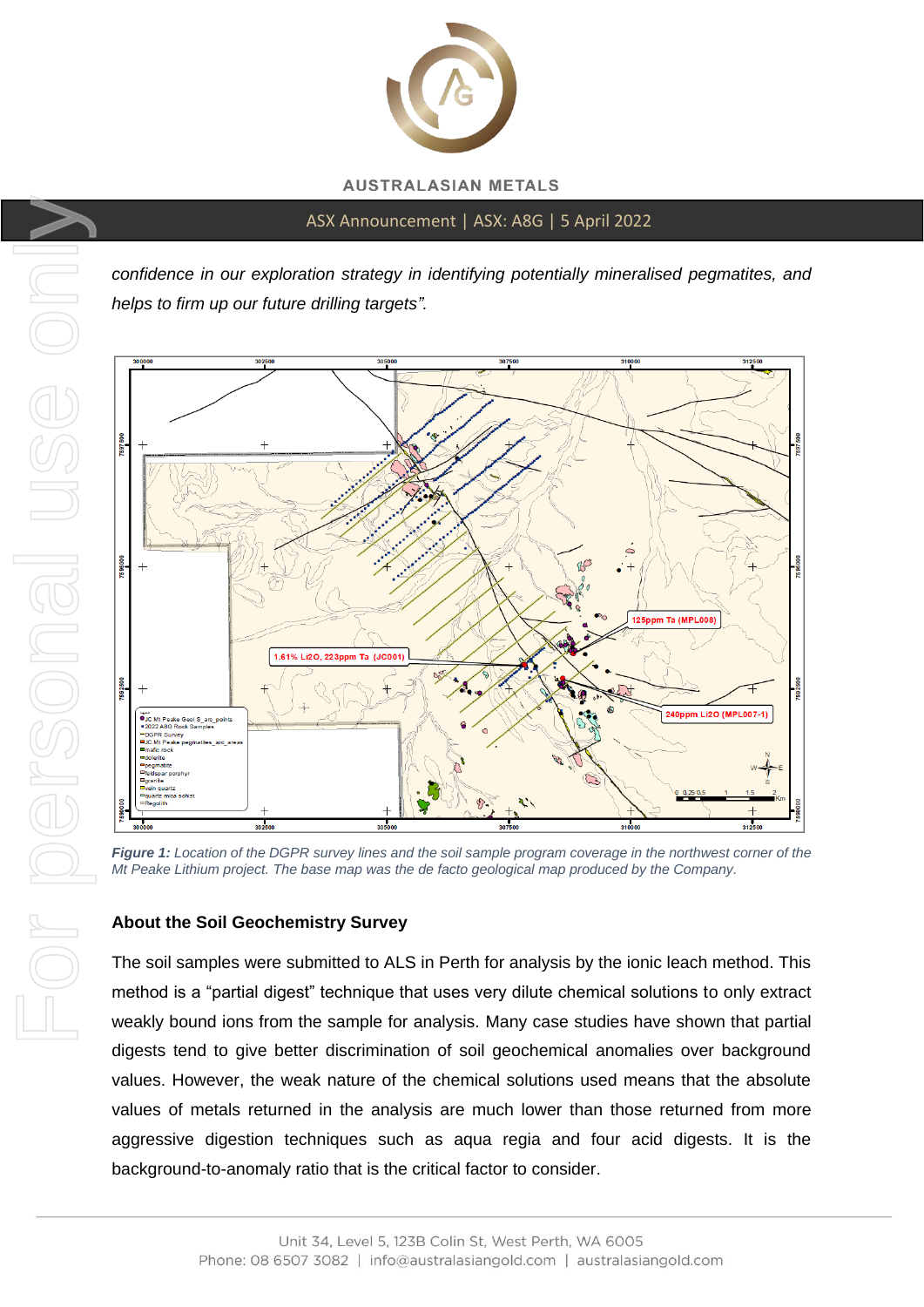

#### ASX Announcement | ASX: A8G | 5 April 2022



*Figure 2: Li content contour map from soil sampling program with DGPR interpretated pegmatite occurrence in shallow depth*

The lithium content contour map (**Figure 2** above) shows the overall northwest trending anomalism, two of which have reasonable overlaps with interpreted pegmatite dyke structures in the southwest corner of the contour map. The Rb content contour map (**Figure 3** below) has defined more clear northwest striking structures and sample JC001 correlates with relatively high Rb enrichment in survey lines covering that area. The Company believes that Li-Rb under the "partial digest" technique has achieved our aim to validate the project's prospectivity for Li-bearing pegmatites at shallow depths.

#### **Next Steps**

The results of A8G's maiden soil geochemical sampling program at the Mt Peake Lithium project have outlined several potential targets for further work. The next steps are to extend the program to the south-east in order to double the area covered and to conduct infill sampling to follow up areas of anomalism from this first phase of sampling. Rock chips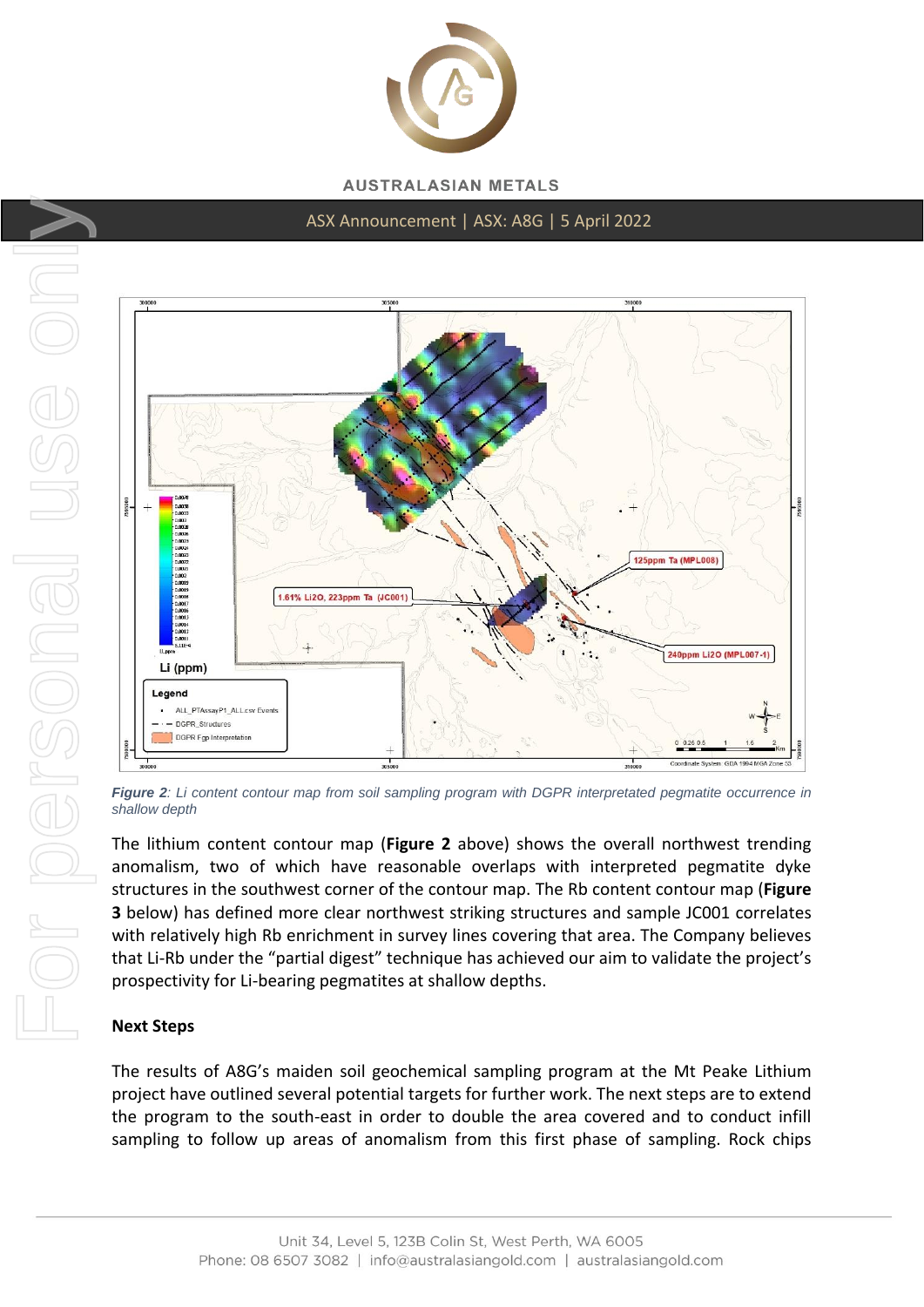

#### ASX Announcement | ASX: A8G | 5 April 2022

samples are being assayed from the last fieldtrip. Potential outcome could significantly improve our geological understanding on the lithium mineralisation.



*Figure 3: Rb content contour map from soil sampling program with DGPR interpretated pegmatite occurrence in shallow depth*

This announcement is approved for release by the Board of Directors.

#### **ENDS**

For Further Information

Dr Qingtao Zeng Mr Dan Smith M +61 8 6507 3082 T +61 8 9486 4036

Managing Director **Managing Director** Joint-Company Secretary

#### **Competent Person Statement**

The information in this report that relates to Exploration Results is based on, and fairly represents, information and supporting documentation prepared by Graeme Fraser, Non-Executive Director of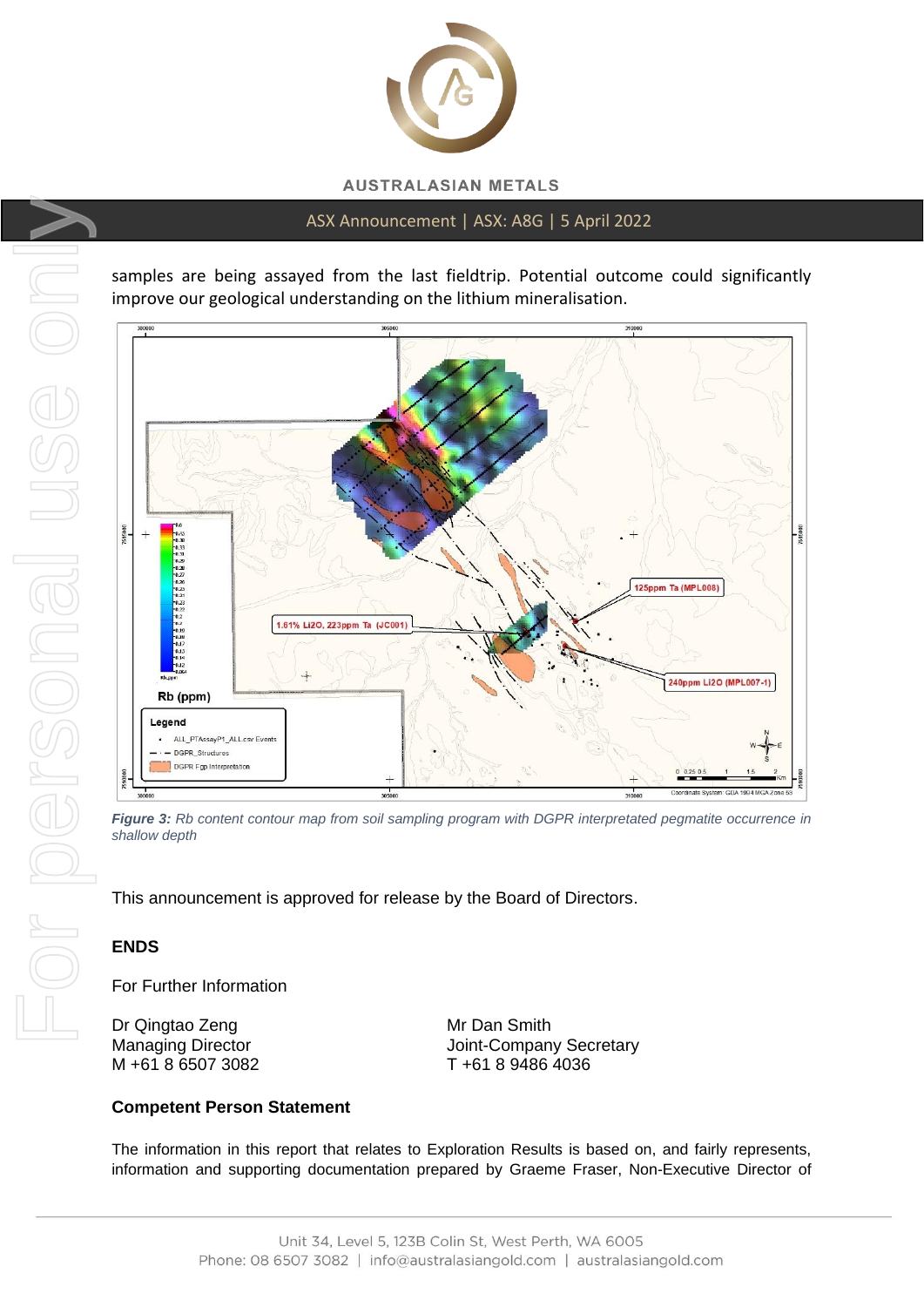

# ASX Announcement | ASX: A8G | 5 April 2022

Australasian Metals Limited (**A8G**). Mr Fraser is a member of the Australasian Institute of Mining and Metallurgy and he has sufficient experience which is relevant to the style of mineralisation and type of deposits under consideration and to the activity which has been undertaken to qualify as a Competent Person as defined in the 2012 Edition of the "Australasian Code for Reporting of Exploration Results, Mineral Resources and Ore Reserves". Mr Fraser consents to the inclusion in this release of the matters based on the information in the form and context in which they appear. Mr Fraser is a shareholder of A8G.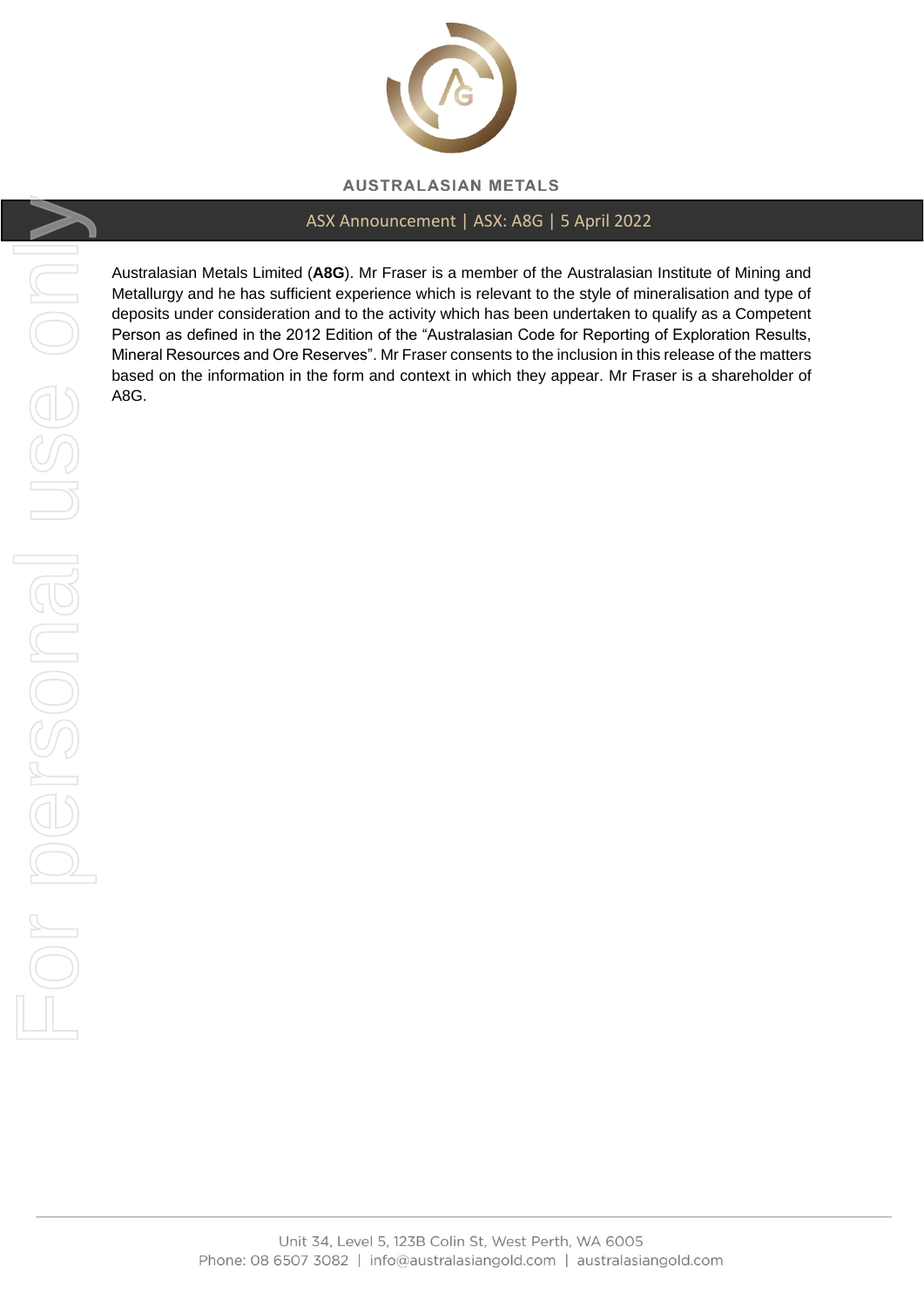

# ASX Announcement | ASX: A8G | 5 April 2022

#### **Report compliant with the JORC Code (2012).**

# Section 1: Sampling Techniques and Data

| <b>Criteria</b>                                         | <b>Commentary</b>                                                                                                                                                                                                                                                                                                                                                                                                                                                                                                                                                                                                                                                                                                                                                                                                   |
|---------------------------------------------------------|---------------------------------------------------------------------------------------------------------------------------------------------------------------------------------------------------------------------------------------------------------------------------------------------------------------------------------------------------------------------------------------------------------------------------------------------------------------------------------------------------------------------------------------------------------------------------------------------------------------------------------------------------------------------------------------------------------------------------------------------------------------------------------------------------------------------|
| Sampling<br>techniques                                  | Soil samples of a weight of about 200 grams were taken from a depth of about 10 to 15 cm<br>$\bullet$<br>below surface. They were sieved on site to -2mm and placed in plastic snap seal bags for<br>transport to the laboratory;<br>The soil samples were taken at 50 and 100 metre spacings along lines spaced at 400 metres.<br>$\bullet$<br>The lines were oriented perpendicular to the overall mapped geological structure. Enough<br>samples were taken to establish the background values of the metals and elements that can<br>be used to determine a level of anomalism.<br>The soil samples were taken suing industry standard procedures and were only handled by the<br>$\bullet$<br>company's geologists. They were posted through TNT logistic from Alice Spring to Perth and<br>sent to ALS Perth. |
| <b>Drilling</b><br>techniques                           | No drilling has been undertaken or reported in this announcement<br>٠                                                                                                                                                                                                                                                                                                                                                                                                                                                                                                                                                                                                                                                                                                                                               |
| Drill<br>sample<br>recovery                             | No drilling has been undertaken or reported in this announcement<br>$\bullet$                                                                                                                                                                                                                                                                                                                                                                                                                                                                                                                                                                                                                                                                                                                                       |
| Logging                                                 | Not applicable as no drilling has been undertaken<br>$\bullet$                                                                                                                                                                                                                                                                                                                                                                                                                                                                                                                                                                                                                                                                                                                                                      |
| Sub-sampling<br>techniques and<br>sample<br>preparation | The size and distribution of the soil samples is appropriate for regional exploration within the<br>$\bullet$<br>scale of the Mt Peake project.                                                                                                                                                                                                                                                                                                                                                                                                                                                                                                                                                                                                                                                                     |
| of<br>Quality<br>assay data and<br>laboratory<br>tests  | Lab Quality Control procedures of soil samples involve the use of internal certified reference<br>$\bullet$<br>materials as assay standards, along with blanks, duplicates, and replicates.<br>No field duplicates were taken in the field as this is not warranted at this early stage of<br>٠<br>exploration.<br>Sample sizes are appropriate<br>٠<br>Samples were submitted to ALS laboratories in Perth for analysis by the ionic leach method<br>ME-MS23 with IPC-MS finish for 61 elements including: Ag, Au, Bi, Cd, Co, Cr, Cs, Cu, Li, Mo, Ni,<br>Pb, Pd, Pt, Sn, Ta, W, Zn. Sample preparation involved weighing out of 50 g of the soil sample<br>and adding a fixed aliquot of the digest.                                                                                                              |
| Verification of<br>sampling<br>and<br>assaying          | The results have not been verified by independent or alternative companies. This is not<br>$\bullet$<br>required at this stage of exploration<br>Primary assay data has been entered into standard Excel templates for plotting in QGIS and<br><b>IOGAS</b><br>There are no adjustments to the assay data                                                                                                                                                                                                                                                                                                                                                                                                                                                                                                           |
| of<br>Location<br>data points                           | Sample locations were located by handheld GPS and recorded by field geologist directly.<br>$\bullet$<br>All site data is reported in Geocentric Datum of Australia 1994 (GDA94) and Vertical Datum in<br>Australian Height Datum (AHD). The map projection is MGA Zone 53.                                                                                                                                                                                                                                                                                                                                                                                                                                                                                                                                          |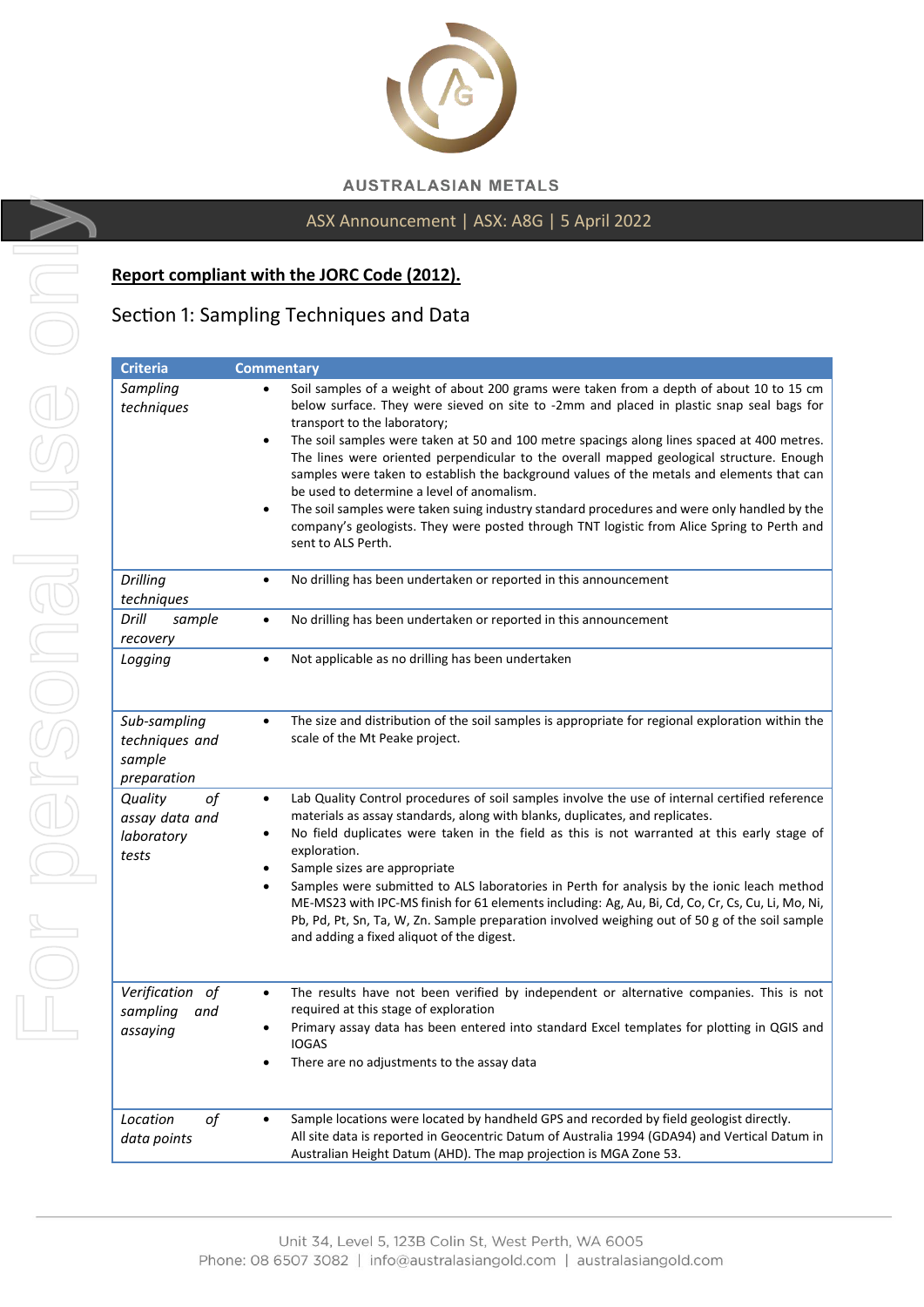

## ASX Announcement | ASX: A8G | 5 April 2022

| <b>Criteria</b>                                                     | <b>Commentary</b>                                                                                                                                                                                                                                |
|---------------------------------------------------------------------|--------------------------------------------------------------------------------------------------------------------------------------------------------------------------------------------------------------------------------------------------|
| Data<br>spacina<br>and<br>distribution                              | The samples were taken at 50 or 100 meter spacing along traverses at 400 metre spacings                                                                                                                                                          |
| Orientation of<br>data in relation<br>geological<br>to<br>structure | Through de facto mapping work, the Company believes the overall stratigraphy is striking<br>northwest. Therefore, our soil sampling program were conducted along the northeast<br>direction, which is perpendicular to the geological structure. |
| Sample<br>security                                                  | Samples were taken by Australasian Metals contractors and delivered by them directly to the<br>laboratory via TNT freight.                                                                                                                       |
| <b>Audits</b><br>or<br>reviews                                      | At this stage of exploration a review of the sampling techniques and data by an external party<br>$\bullet$<br>is not warranted.                                                                                                                 |

# Section 2: Reporting of Exploration Results (Criteria listed in the preceding section also apply to this section.)

| Criteria                                                                           | Commentary                                                                                                                                                                                                                                                                                                                                                                                                                                                                                                                                |
|------------------------------------------------------------------------------------|-------------------------------------------------------------------------------------------------------------------------------------------------------------------------------------------------------------------------------------------------------------------------------------------------------------------------------------------------------------------------------------------------------------------------------------------------------------------------------------------------------------------------------------------|
| Mineral<br>tenement<br>and<br>land<br>tenure<br>status                             | The Mt Peake lithium project currently comprises 1 exploration licence covering over 640 km2.<br>٠<br>The tenement is held 100% by the Company.<br>No aboriginal sites or places have been declared or recorded in areas under investigation.<br>٠<br>There are no national parks over the license area.<br>Australasia have assured the author that the tenements are in good standing with no known<br>$\bullet$<br>impediments. A legal opinion on the status of the tenements is provided in the Legal section<br>of this prospectus. |
| Exploration<br>done by other<br>parties                                            | Very limited exploration work done in EPA32830. Only two mineral occurrences were recorded<br>$\bullet$<br>for fluorite and chrome.                                                                                                                                                                                                                                                                                                                                                                                                       |
| Geology                                                                            | This area has historical tin production and limited Morden exploration has been conducted in<br>$\bullet$<br>this area for lithium. There are a series of intrusives including granite, pegmatite and aplite.<br>The host rocks include mafic schists, psammites and quartz mica schists. There are late stage<br>quartz veins mainly northwest-southeast striking                                                                                                                                                                        |
| Drill<br>hole<br><b>Information</b>                                                | NA. No drilling reported<br>$\bullet$                                                                                                                                                                                                                                                                                                                                                                                                                                                                                                     |
| Data<br>aggregation<br>methods                                                     | NA. No drilling reported                                                                                                                                                                                                                                                                                                                                                                                                                                                                                                                  |
| Relationship<br>between<br>mineralisation<br>widths<br>and<br>intercept<br>lengths | NA. No drilling reported                                                                                                                                                                                                                                                                                                                                                                                                                                                                                                                  |
| Diagrams                                                                           | Please refer to Figures in body of text.<br>$\bullet$                                                                                                                                                                                                                                                                                                                                                                                                                                                                                     |
| <b>Balanced</b><br>reporting                                                       | All results reported are representative.                                                                                                                                                                                                                                                                                                                                                                                                                                                                                                  |